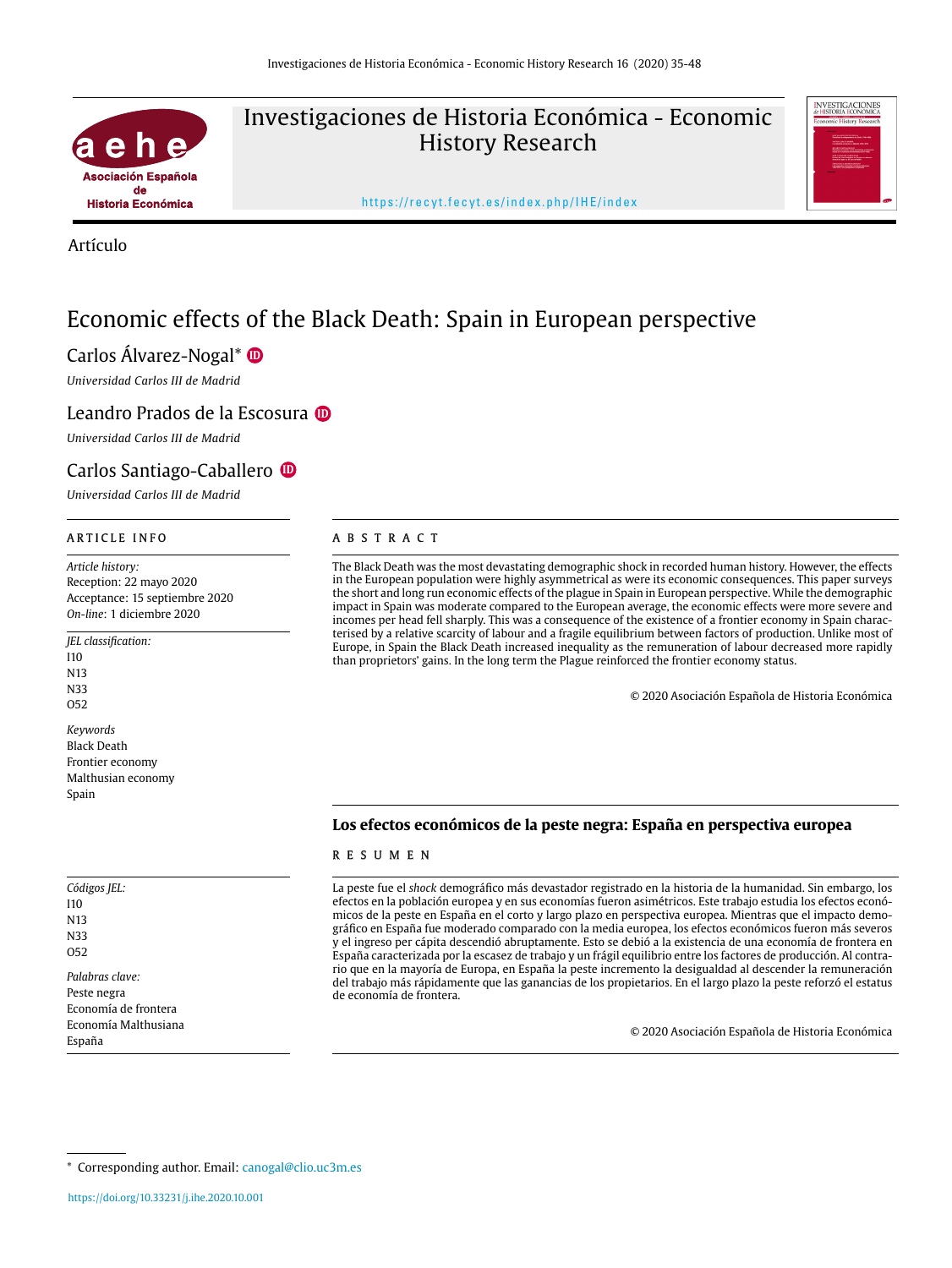#### **1. Introduction**

The Black Death was one of the first truly global events in human history (Carpentier, 1972). Since its arrival to Europe in 1347, it quickly spread over the continent bringing a considerable loss of human lives and severe economic and social consequences. Plagues were not something new in Spain or Europe, and bouts of plague would appear regularly in the following centuries up to the present (Pérez Moreda, 1980). The difference between the Black Death and previous epidemic experiences relies on the severity of the shock in a very short period of time, and the return of the disease without cure that appeared recurrently (Biraben, 1976). The incidence of the plague was asymmetrical in Europe, partly as a consequence of the different economic and social characteristics of the areas affected. Spain and, especially, Castile have been traditionally considered as some of the regions where the impact of the Black Death was milder (Voigtländer and Voth, 2013).

The conditions to face a global pandemic were not the best in the Middle Ages. There were difficulties to storage food to survive during shortage periods, sudden and intense climate alterations, low ability to increase personal savings, and underdeveloped financial and insurance markets<sup>1</sup>. Medical knowledge was limited as were medicines, and the social and political framework did not help to smooth any of these problems with inequality reinforcing the worst consequences of any crises. While medieval societies struggled to barely deal with all these problems ordinarily, they were not prepared to face a powerful killer disease like the Black Death. The pandemic was an external shock that hit societies and people regardless their economic and social status (Alfani and Murphy, 2017, p. 335). Facing the pandemic, lawmakers in the Middle Ages reacted introducing legislation that was not so different to the responses that we can observe in the present. To contain the spread of the virus, the Castilian *Cortes* of 1351 prohibited the presence of beggars in the streets and established working hours and rest periods. They also tried to control the access to certain items limiting their prices.

Some authors argue that a deeply rooted and long process of economic decadence had already started in Europe when the plague arrived to its borders (Hilton, 1980, p. 38). According to this Malthusian interpretation of history, the demographic growth of the Middle Ages brought European population near to its ceiling adding pressure on resources. The fragile equilibrium between both was broken when deteriorating climatic conditions reduced harvests and produced subsistence crises that made more probable the appearance of disease. The agrarian crises of 1315-17 and 1340-50 were therefore examples of such process, and the demographic decline was already under way fifty years before the arrival of the Black Death in some areas of Europe (Février, 1966) 2. The plague was so lethal because it reached Europe at a time when its population was already weakened by famines. In the Spain, part of the literature accepts the existence of problems and famines before the Black Death (Monteano, 2001; Berthe, 1984), explained by unfavourable climatic conditions that produced bad harvests but did not stop the growth that started two centuries before (Larenaudie, 1952; Carpentier, 1962). Other authors like Schofield (2013) pointed out to the role that land markets and rural financial institutions played in the development of famines in the middle ages.

Therefore, from this point of view the origin of the crisis of the fourteenth century was not an exogenous shock that changed the trend of the cycle, because endogenous Malthusian forces were already operating from long before. This research line was defended by authors such as Postan or Abel, who saw in the Black Death another consequence of the overpopulation and unfair social structures of the late Middle Ages and the first stages of the transition to capitalism (Postan, 1981; Abel, 1967)<sup>3</sup>. However, this view is contested by the fact that the Black Death affected equally to both rich and poor and that therefore weakens the connection between hunger and mortality (Biraben, 1976; Alfani and Murphy, 2017, p. 325) 4. Other authors like Campbell (2016) point that exogenous environmental factors could have played an important role in the development and spread of the plague.

Unlike the rest of Europe, in Spain the economic consequences of the Black Death at macroeconomic levels have received little attention<sup>5</sup>. The main studies on the effects of the Black Death in Spain focus on very specific factors such as increasing mortality, depopulation, declining agrarian output, prices and wage increases, and fall of land rents (Cabrillana, 1968; Ladero Quesada, 1981; Valdeón Baruque, 1972a). The lack of empirical evidence at macroeconomic level also explains why most of the Spanish literature is based on local or regional studies. Most of the research concerns the routes of propagation and the factors behind it<sup> $6$ </sup>, the epidemiological characteristics7, the incidence of the plague in different social groups<sup>8</sup>, and its cultural and social effects<sup>9</sup>. However, the economic consequences of the plague have not been considered at a national scale including the long-term effects of the disease<sup>10</sup>.

While in most of Europe the Black Death produced an intense demographic shock that prompted an improvement of

<sup>&</sup>lt;sup>1</sup> For a detailed analysis of several factors that played a role in the fourteenth century crisis see Bourin *et al.* (2011).

<sup>&</sup>lt;sup>2</sup> Some authors have shown depopulation of lands before the arrival of the plague. This is a contradictory argument, as more available land would have released Malthusian constrains and reduced the problems with food supply. Understanding the political reality of the Iberian Peninsula at the time, we make use of the term Spain as the aggregation of the territories comprised today in the country, that the readers would understand is used for convenience.

<sup>&</sup>lt;sup>3</sup> See also Perroy (1949).

<sup>4</sup> Rubio Vela (1987) believes the same for the case of Valencia.

<sup>5</sup> Among others, see Vicens Vives (1957, pp. 81-82, 230-31), Vilar (1987), Carpentier (1962). Some express their pessimism for the bad quality of quantitative sources compared to the Italian case (Valdeón Baruque, 1984, pp. 1048-49)

<sup>6</sup> Amasuno Sárraga (1994); Vaca Lorenzo (2001, pp. 32-33) collects bibliography to define the spread of the plague at municipal level with contemporary chronicles. Cabrillana (1968) is a first attempt to establish a timeline and routes. See also Amasuno Sárraga (1994;1996) and Ubieto (1975), who suggests a North-South spread from Santiago de Compostela. Other authors suggest the existence of several entry points (Monteano, 2001, p. 104; Sobrequés Callicó, 1970).

<sup>7</sup> Arrizabalaga (1991). For a description of the disease and varieties see Vaca Lorenzo (2001, p. 27).

<sup>8</sup> *Ibid.*, p. 27.

<sup>9</sup> See Verlinden (1938), Amasuno Sarra (1996, p. 69), López de Meneses (1959), Mollat *et al.* (1976, p. 97), and Sobrequés (1970, pp. 80-81).

<sup>10</sup> Rodríguez's survey provides an exception (Rodríguez, 2011).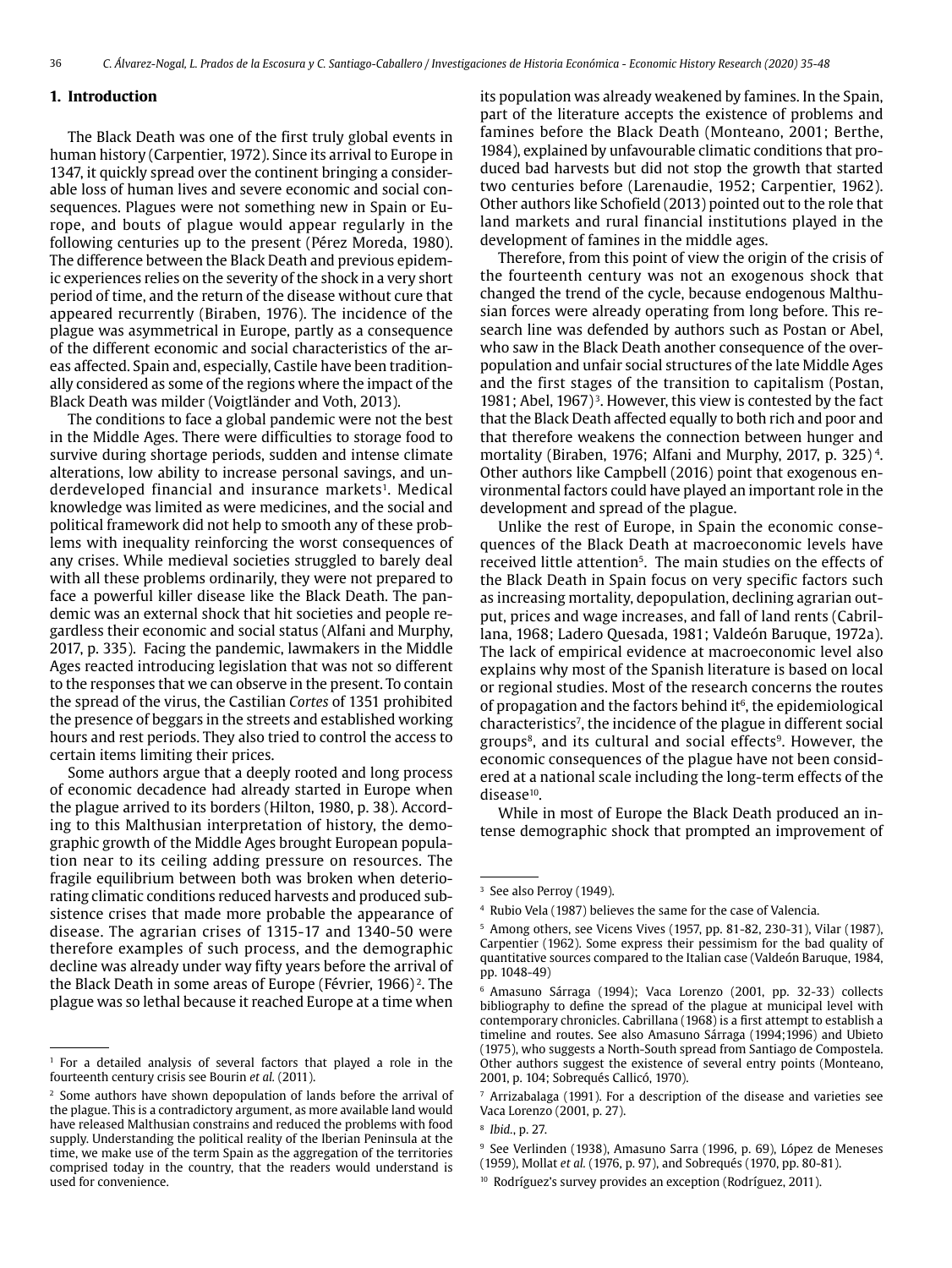real wages in the long term, in Spain the effect on real salaries was less intense. In the same line, in Europe the Black Death produced a sudden increase of incomes per capita, but recent research show that in Spain incomes per head fell sharply (Álvarez-Nogal and Prados de la Escosura, 2013). Why do we observe these differences between Spain and the rest of Europe? What were the reasons behind them? What were the long term consequences of the Black Death in Spain and in its role within the Little Divergence? This paper will address these crucial questions looking at the European experience. We will firstly focus on population as the most important demographic and visible dimension of the crisis. Secondly, we will address the effects on income per head as the most relevant economic aspect, and we will later estimate the consequences on inequality as a key social dimension with also strong economic ramifications.

#### **2. Population**

Subsistence crises were common at the beginning of the fourteenth century. The Iberian Peninsula was not an exception, and experienced its own crises in three different waves (1302-1303, 1333-1335, and 1343-1347) (Ladero Quesada, 1981, p.3). In the eastern coast famines appear to be milder, although food shortages were also identified between 1310- 1314 and 1324-1329 (Rubio Vela, 1987). In Castile, lawmakers pointed out to causes that were beyond the direct effects of the plague. The *Cortes* gathered in Valladolid in 1325 considered that the poverty that affected the territory was consequence of "bad years" (López Alonso, 1978, p. 484). Valdeón Baruque (1969; 1972b) found the origin of the crisis in Castile in the famines of the early 1330s. Bad weather, wars, and subsequent plunder led to a reduction in grain production and was debated in the different *Cortes* gathered during the fourteenth century (Vaca Lorenzo, 2001, p. 47).The reduction in population in areas like Tierra de Campos was noticed years before the arrival of the plague (Vaca Lorenzo, 1977, p. 379). The increase of prices and nominal wages as a consequence of the demographic decline also affected other regions like Navarre (Monteano, 2001, p. 103). The arrival of the Black Death intensified the demographic decline and brought disturbances to the rural world (Cabrillana, 1972, p. 31). Social conflict intensified, public works paralysed, and land concentrated in a smaller number of hands (Gautier-Dalché, , 1962). Vilar summarised the situation in Catalonia in a rather catastrophic picture with abandonment of properties, deaths of prominent figures, reduction of rents, regulation of salaries, massacres of Jews, and generalised depopulation (Vilar, 1987, pp. 147-149)<sup>11</sup>. Feliú also accepts the demographic impact of the plague, but argues that its impact on the economy was considerably more limited (Feliú, 2004)<sup>12</sup>.

However, most of the research concerning the demographic effects of the Black Death in Spain suggest that the population loss was considerably lower than in other regions of Europe (Trenchs Odena, 1969). They also reflect that there were significant regional differences within Spain, mainly between Castile and Aragon<sup>13</sup>. In Castile there were few contemporary mentions to the effects of the plague (Escalona, 1782, p. 172). It was estimated that the population of Castile was around 3 million in 1300, 2.5 million in 1400 and 4 million in 1490 (Iradiel *et al.,* 1989, pp. 472-473). According to these estimates population only fell by around 16% between 1300 and 1400, implying that recurrent epidemic waves that followed during the second half of the fourteenth century were not as virulent as in other parts of Europe, where between one-third and one-half of the population was wiped out (Campbell, 2016, p. 354) 14. Focusing on the most immediate years after the plague, Castán Lanaspa (2020) estimates that the demographic loss in Castile was around 20%. Within Castile, the centre and the north were probably the areas less affected. On the other hand, Vaca Lorenzo (1977) argues that Andalusia in the south was probably the worst hit area of the region, and that most of the reduction in population levels in the north of Castile were consequence of north-south domestic migrations, where migrants from areas like Tierra de Campos repopulated de south<sup>15</sup>.

In Aragon the effects were also geographically asymmetrical. In some areas of the coast like Castellón there are no mentions to the plague during its first wave (Doñate Sebastiá, 1969). Recent studies estimate that in Catalonia the loss during the worst years of the plague was around 20% while the decrease in Aragon would be closer to 30 % (Castán Lanaspa, 2020). Regions in the interior like Teruel present significantly higher loses of around 35%, although most of that reduction can be explained, like in Castile, by internal migrations to other regions like Barcelona, Valencia or Zaragoza (Sobrequés Callió, 1970). Other areas of Spain present a more controversial evidence. In the case of Navarre, some authors argue that the plague had a substantial effect in the number of deaths, revealing population loses of around 43% (Vaca Lorenzo, 1977, p. 91). By 1427 the population in the region would have been one quarter lower of the levels reached in 1346 in line with the results observed in other areas of Europe (Monteano, 2001, p. 118; Blockmans and Dubois, 1997, p. 208). On the other hand, more recent studies suggest that mortality levels in Navarre were considerably lower<sup>16</sup>.

Some quantitative conjectures of the population contraction in Spain can be put forward. Population estimates for Aragon and Castile kingdoms in 1300 (Pérez Moreda, 2002) completed with those for Nazri Granada and Navarre, 0.4 and 0.1 million, respectively (Pérez Moreda, 1988) reach a total of 4.5 million for present-day Spain. Pérez Moreda (2002) assumes 0.5% yearly growth for Spanish population over 1300- 1347. We find this assumption on the high side, as qualitative evidence suggests substantial population losses due to bad

<sup>&</sup>lt;sup>11</sup> In Catalonia the Black Death is related to the crisis of the late Middle Ages and the social fight of the remensas (Vicens Vices, 1945).

<sup>&</sup>lt;sup>12</sup> Revising the position defended by Vilar and Vicens Vices, Feliú argues that the Black Death should be understood as part of a long process of economic hardship in Catalonia and not as its origin (Feliú, 2004)

<sup>&</sup>lt;sup>13</sup> Sobreques Callicó (1970). Vilar (1978, p. 37) defends that Castile was less affected than the Mediterranean coast.

<sup>&</sup>lt;sup>14</sup> Torres Fontes (1981) analysed the development of epidemics in Murcia. For Valencia, cf. Rubio Vela (1979). See also Vaca Alonso (2001).

<sup>&</sup>lt;sup>15</sup> These internal migrations from low to high mortality areas is also predicted by Koyama *et al*. (2019, p. 27).

<sup>&</sup>lt;sup>16</sup> Castán Lanaspa and Dueñas Carazo (2006, pp. 304-306) maintain that mortality in Navarre was lower and would be around 25% between 1347 and 1366. They also cite the same idea defended by Santamaría Arandez (1969) for Majorca and by Guilleré (1984) for Gerona.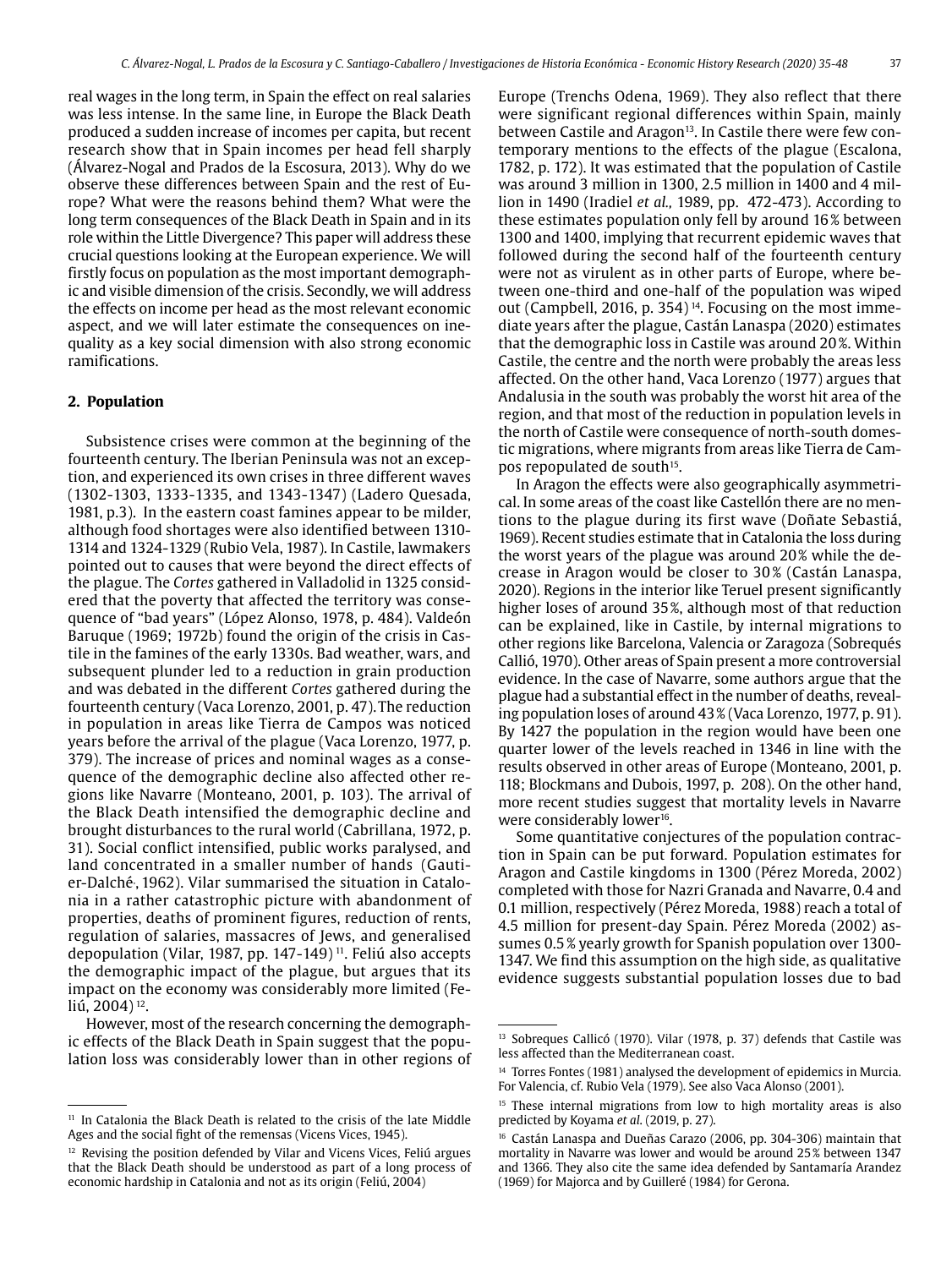harvests and famines in the early 14th century (Valdeón Baruque, 1969, p. 13; 1972b, p. 170; López Alonso, 1978, p. 484; Ladero Quesada, 1981, p. 3; Vaca Lorenzo, 1984, p. 96). Instead, we have accepted Pérez Moreda's growth assumption but excluding years of famine (1301, 1309-11, 1331-1347) for which no population growth was assumed. The resulting figure, 5.0 million, would imply a yearly growth rate of 0.2% over 1300-1347. As the Black Death had a dramatic impact on the population within a short period of time, 1348-1350, we hypothesise a 25% contraction between 1347 and 1351, in line with the regional evidence available (Castán Lanaspa, 2020; Furiò, 2013; Pérez Moreda, 1988, 2002). Lastly, the population in the early 15th century was estimated by adding up the population estimate for Christian Spain in 1435, 3.8 million (Pérez Moreda, 2002), and Granada and Navarre's population, 0.3 million, c. 1420 (Pérez Moreda, 1988). Thus, between the eve of the Black Death (1347) the first third of the 15th century, when the effects of the pandemic were fading away, the population would have fallen by 18%, a relatively mild demographic impact.

The contemporary references to the demographic consequences of the Black Death in the rest of Europe suggest that the effect was far more devastating, although measuring the exact percentage of the population that died is a more complicated issue. Some estimates suggest that in certain regions up to 70% of the population could have died (Heers, 1976, p. 337; Carpentier, 1962, p. 1065). However, as the Spanish experience suggest, the effect was probably asymmetrical and some regions had lower mortality rates than the average (Biraben, 1976, p. 104). Table 1 presents population trends in Europe.

Between 1300 and 1400, population in Europe decreased by around 28%, a fall that highly asymmetrical. At the top, the British Islands were severely hit with loses that ranged from 50% in Ireland to 30% in Scotland while, at the bottom, Spain lost around 13% of its population. We can, therefore, conclude that the severity of the Black Death in Spain was considerably lower than in the rest of the continent, a fact that would also have consequences on other key economic indicators such as average incomes.

### **3. Income**

The available literature supports the idea that a period of crisis was underway in Spain before the arrival of the Black Death, and that the economy had started to decline in the second half of the thirteenth century (Vaca Lorenzo, 2001, pp. 43-44; García Sanz 1981, p. 91). This general view defends the existence of Malthusian constraints with relative scarcity of land, increasing use of marginal land, and growing fiscal pressure that triggered famines, making easier the spread and effects of the plague (Valdeón Baruque, 1969; Vaca Lorenzo, 2001, pp. 37-38). Therefore, for these authors the economic decline was endogenous and not consequence of an exogenous shock like the arrival of the Black Death (Blockmans and Dubois, 1997; Berthe, 1984; Vaca Lorenzo, 1990).

Recent studies have gathered empirical evidence to provide new estimates of the evolution of the Spanish economy at macroeconomic level in the very long term. Estimates of GDP per capita for Spain since the end of the thirteenth century are

#### **Table 1**

European Population 1300-1400 (million)

|                              | 1300 | 1400 | 1500 | Δ1300-1400 |
|------------------------------|------|------|------|------------|
| France                       | 16.0 | 12.0 | 15.0 | $-25%$     |
| Germany                      | 13.0 | 8.0  | 11.5 | $-38%$     |
| Italy                        | 12.5 | 7.2  | 10.5 | $-36%$     |
| <b>England and Wales</b>     | 4.5  | 2.7  | 3.5  | $-42%$     |
| <b>Spain</b>                 | 4.5  | 3.9  | 5.4  | $-13%$     |
| Scandinavia                  | 2.5  | 1.4  | 1.5  | $-44%$     |
| Poland                       | 2.0  | 1.5  | 2.0  | $-25%$     |
| Ireland                      | 1.4  | 0.7  | 0.8  | $-50%$     |
| Belgium                      | 1.4  | 1.2  | 1.3  | $-14%$     |
| Portugal                     | 1.3  | 1.1  | 1.2  | $-19%$     |
| Scotland                     | 1.0  | 0.7  | 0.8  | $-30%$     |
| Netherlands                  | 0.8  | 0.6  | 1.0  | $-25%$     |
| Sweden                       | 0.9  | 0.6  | 0.7  | $-34%$     |
| Europe                       | 93.7 | 67.9 | 84.9 | $-28%$     |
| Europe minus European Russia | 78.7 | 56.9 | 69.9 | $-28%$     |

*Sources:* Malanima (2009, p. 9); Spain, our own estimates based on Pérez Moreda (1988, 2002). See the text; Sweden, Krantz (2017), 1350, 1450, 1520; Italy, Alfani and O'Gráda (2018).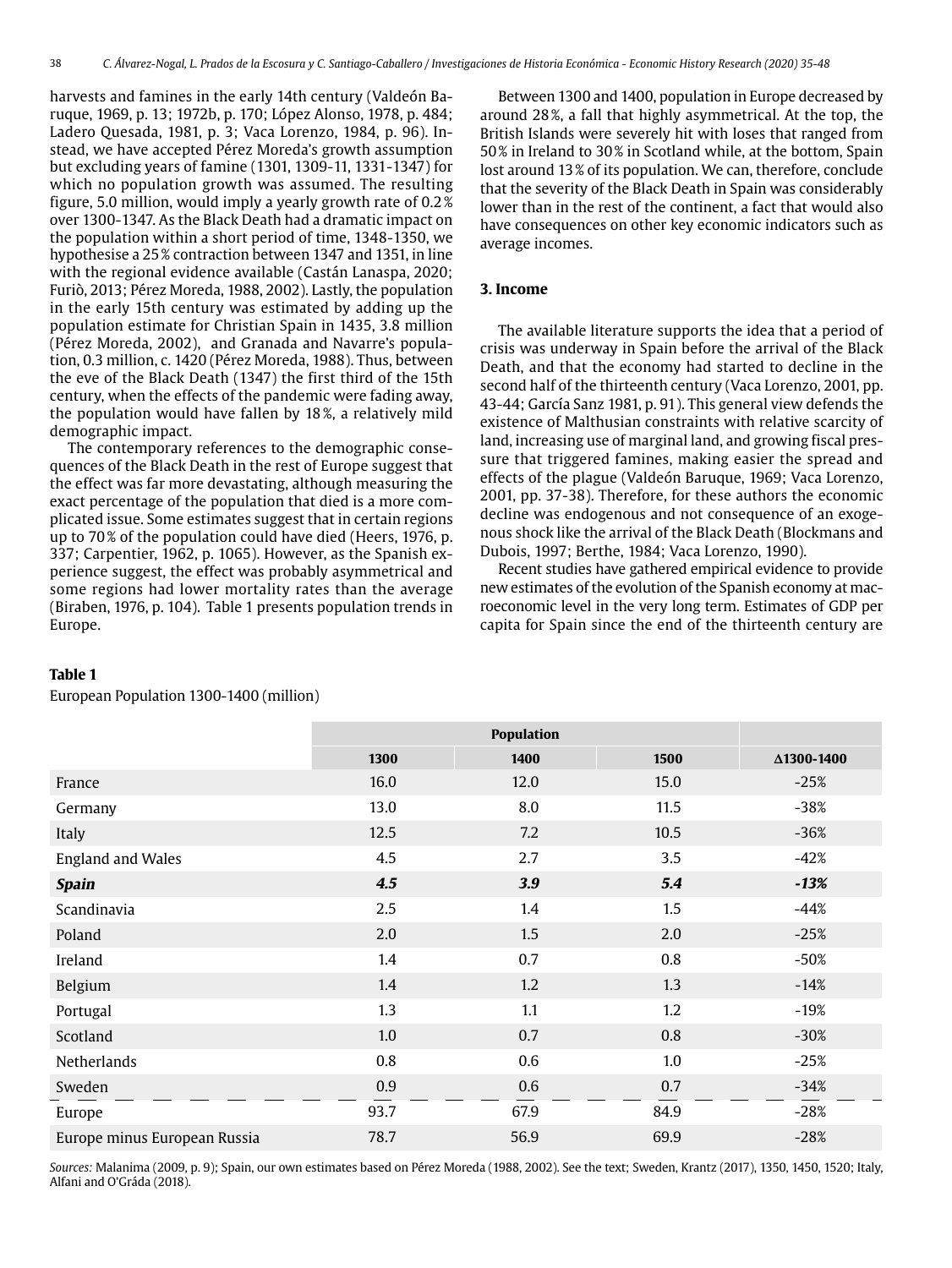

**Figure 1.** Real GDP per Head: Original Values and Hodrick-Prescott Trend (lambda=1000), 1277-1500 (1490/99=100) (logs). *Source*: Prados de la Escosura *et al.* (2020)

presented in Figure 117. The series show the decline during the last decades of the thirteenth century and the first years of the fourteenth that lends support to the qualitative literature, but also a quick recovery during the 1330s. Coinciding with the arrival of the Black Death to Spain we observe that the economic growth suddenly stopped and a sharp decline in per capita incomes took place until the 1370s. The situation persisted in the mid-term and after a period of stagnation, incomes continued to decline reaching the lowest levels in the early fifteenth century, followed, then, by a period of recovery, punctuated by a contraction in the late 1460s-early 1470s, during a period of civil war and social unrest, that did not re-gained pre-Plague income levels. In fact, the income per head achieved before the Black Death would not be overcome until the early nineteenth century (Prados de la Escosura *et al*., 2020).

How do these results compare to the performance of other European economies? Figure 2 compares the GDP per head for Spain, with those for France, Britain, the Netherlands, Sweden, and Italy (Centre-North). The most striking difference is the sudden recovery experienced in most countries, but Spain, with a considerable rise in income per head across the board and particularly intense in Britain. In these cases the behaviour of the economy goes in line with the expected results in a society constrained by Malthusian pressures. When those constrains are eliminated through a reduction of population, the incomes for those who survived the pandemic increased. Some authors even affirm that the Black Death allowed a change of demographic regime in Europe that put the foundations for the Great Divergence (Broadberry, 2013; de Pleijt and van Zanden, 2016). Others pointed out to its importance also within Europe, as it triggered the beginning of the Little Divergence (Pamuk, 2007; Koyama *et al*., 2020). In the Spanish case, the decades that followed the Black Death were also affected by other political and economic factors, Prados de la Escosura and Rodríguez-Caballero (2020) show that the structural break associated to the Plague led Spain to falling behind the most dynamic economies in northern Europe.

Why were Spain and, to some extent, Sweden different from the other European economies? A first answer can be associated to the fact that the demographic crisis in Spain was considerably milder than that experienced in the rest of Europe. If that was the case, the benefits in terms of increasing average incomes for those who survived would be lower as labour would be more abundant. This would explain the smaller increase in the case of France relative to that of Britain, where the crisis was harder, but not a decline in absolute terms like the one that we observe in Spain. It is our hypothesis that the main reason behind the collapse of income per head in Spain is that its economy was not Malthusian at all, and that, therefore, a reduction of population did not translate in an improvement in the incomes of those who survived. The fact that GDP per head fell immediately after the plague supports this view. As we will explain in detail in the following lines, the Spanish economy before the arrival of the Black Death had reached a delicate equilibrium that was highly vulnerable to changes in the supply of labour.

 $17$  For a detailed description of the estimation, methodology and sources, see Prados de la Escosura *et al.* (2020)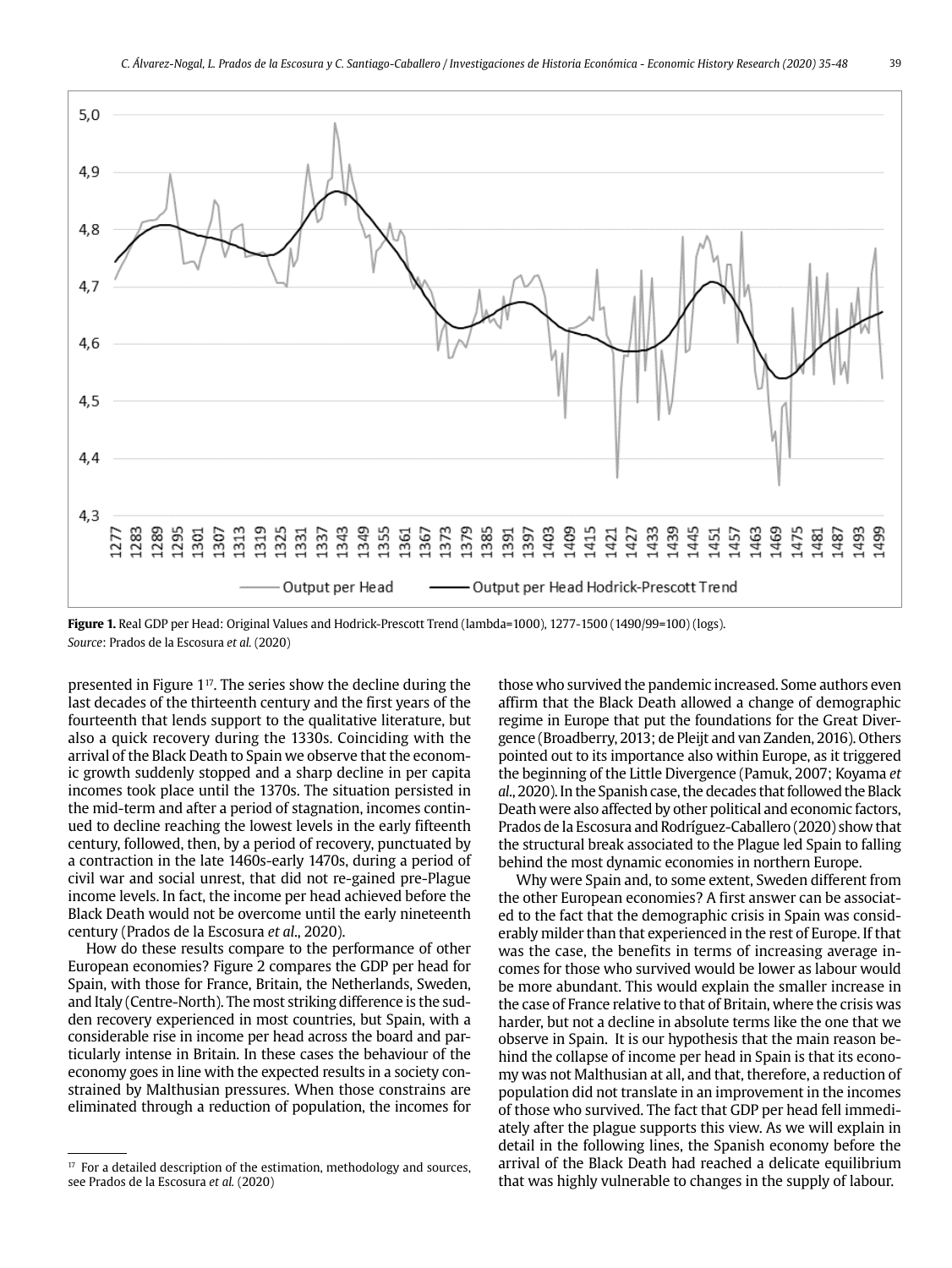

**Figure 2.** Hodrick-Prescott Trends in Real GDP per Head in European countries, 1277-1500 (Geary-Khamis \$1990) (Italy right axis) (logs). *Source*: Prados de la Escosura et al. (2020), Broadberry et al. (2015), Krantz (2017), Malanima (2011), Ridolfi and Nuvolari (2020), and van Zanden and van Leewen (2012).

*Note:* To facilitate the comparison, Italy's higher GDP per head is represented on the right hand scale.

But was this just a short term event? We can check to what extend the Spanish economy fits into a Malthusian framework in the long run comparing the evolution of population and income per head over time. If Spain was an economy constrained by Malthusian forces, incomes would increase with decreases of population and vice versa.

As figure 3 shows, the relationship between population and income per head in Spain appears mostly positive, revealing that overpopulation did not seem to have been an issue limiting improvements in average incomes. As already suggested in the literature (MacKay, 1977; Valdeón Baruque, 1984), the existence of a frontier economy, resource abundant, in preindustrial Spain provides an answer. Frontier economies are defined by an abundance of natural resources (especially land) and scarcity of labour, where the economy organises itself around the exploitation of the abundant input. The frontier in Spain was literal, and was settled by the Reconquista, where the instability of the borders and the high land-labour ratio encouraged the development of a pastoral system intensive in the use of land and scarce in the use of labour (MacKay, 1977). The territories that were incorporated to the Christian kingdoms (mainly Castile) from the eleventh century served to relieve any potential demographic pressure of the territories in the north (Rodriguez, 2011). The increase in the land/peasant ratio could explain the rise of agrarian productivity in a process characterised by extensive growth cultivating more land, where the connection between the agrarian producers and the urban consumer was key (Oliva Herrer, 2007, p. 306). Therefore, far from living at subsistence levels, peasants of pre-Black Death Spain were part of a highly integrated economy where the commercial links between the cities and the countryside were very intense.

Given low population density and high land-labour ratios, demographic expansion appears to have had increasing economic returns in a largely pastoral society that was led by urban nuclei and connected to international trade networks. The frontier economy helps to explain why the Black Death had devastating economic effects despite its comparatively milder demographic impact, as the Plague destroyed a pre-existing fragile equilibrium (Álvarez-Nogal and Prados de la Escosura, 2013).

After the worst effects of the Black Death had passed, the economy quickly reorganised and accelerated the processes that had started decades before the arrival of the plague (Furió, 2013, p. 52). From the late fourteenth century onwards, the commercial networks were re-established and the primary sector found new opportunities in the production of materials demanded by a rising manufacturing industry and a recovered urban demand. Castilians exported wool and gold and imported expensive textiles, jewellery, and all kinds of luxury goods in exchange making possible the creation of a national and international trade network that was maintained through a network of fairs and a vibrant urban economy (Álvarez-Nogal and Prados de la Escosura, 2013).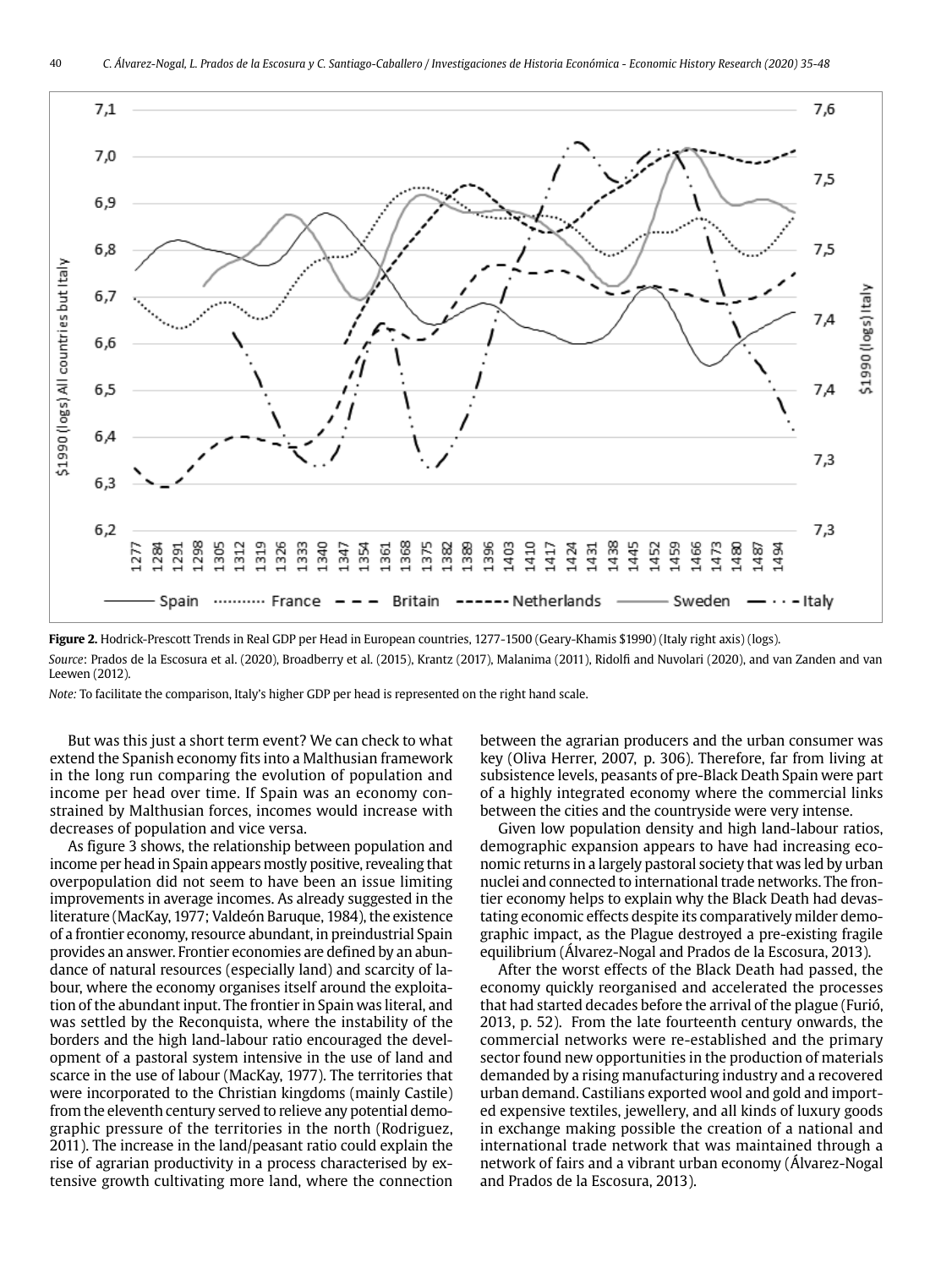41



**Figure 3.** Hodrick-Prescott Trends in Spain's GDP per Head and Population, 1277-1500 (1490/99=100) (logs). *Source*: Prados de la Escosura *et al.* (2020).

#### **Table 2**

Urbanisation rates and population density in selected European countries

|                          | <b>Urbanisation rates</b> |      |      | <b>Population density</b> |      |      |
|--------------------------|---------------------------|------|------|---------------------------|------|------|
|                          | 1300                      | 1400 | 1500 | 1300                      | 1400 | 1500 |
| Belgium                  | 18.8                      | 17.4 | 21.7 | 46.7                      | 40   | 43.3 |
| Italy                    | 18.0                      | 12.4 | 16.4 | 41.5                      | 26.6 | 29.9 |
| <b>Netherlands</b>       | 9.4                       | 3.3  | 12.7 | 24.2                      | 18.2 | 28.8 |
| <b>Spain</b>             | 8.1                       | 7.6  | 9.0  | 8.9                       | 7.8  | 10.7 |
| France                   | 5.2                       | 4.7  | 5.1  | 29.4                      | 22.1 | 27.6 |
| <b>England and Wales</b> | 4.0                       | 2.5  | 2.3  | 29.8                      | 17.9 | 23.2 |
| Portugal                 | 3.6                       | 4.1  | 4.8  | 14.1                      | 11.4 | 13.0 |
| Germany                  | 3.4                       | 4.1  | 4.1  | 23.9                      | 14.7 | 16.6 |
| Poland                   | 1.0                       | 1.3  | 5.4  | 8.3                       | 6.3  | 8.3  |
| Ireland                  | 0.8                       | 2.1  | 1.0  | 16.7                      | 8.3  | 9.5  |
| Scandinavia              | $0.0\,$                   | 0.0  | 1.1  | 2.1                       | 1.2  | 1.3  |
| Scotland                 | $0.0\,$                   | 0.0  | 2.3  | 12.7                      | 8.9  | 10.1 |
| Europe                   | 5.3                       | 4.3  | 5.6  | 9.0                       | 6.5  | 8.0  |

*Sources:* Malanima (2009, pp. 16, 246), for Spain Prados de la Escosura *et al.* (2020)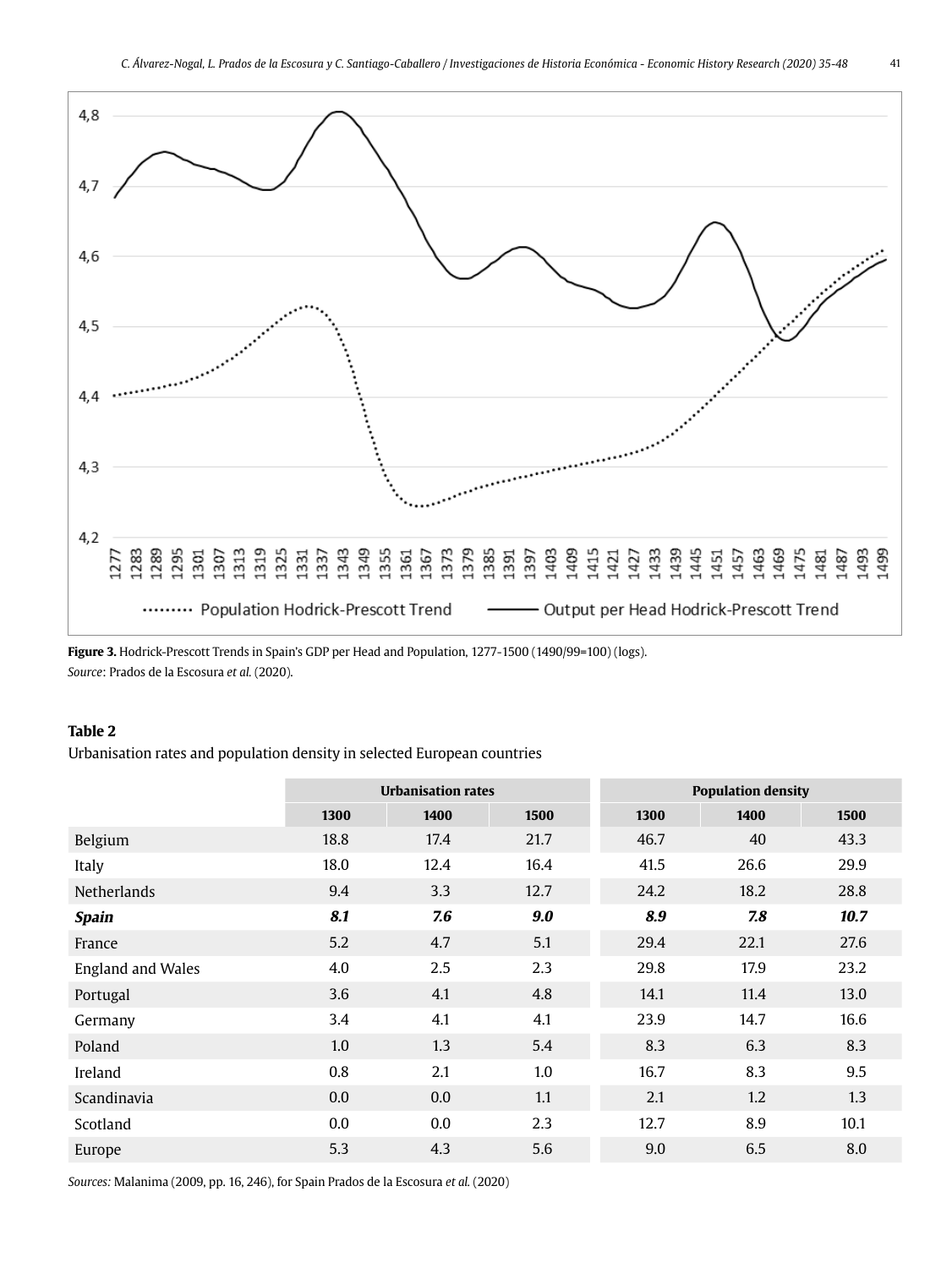Table 2 supports this description of the Spanish economy, where we can observe that Spain had one of the lowest population densities of the continent and one of the highest urbanisation rates<sup>18</sup>. This means that the percentage of the population employed in the rural economy was considerably lower and the amount of land available per worker much higher than in the rest of Europe. This also explains why although the demographic impact of the plague was milder in Spain than anywhere else in Europe, it hit harder an economy organised around a fragile system that was very sensitive to changes in the scarce resource, labour. Labour in Spain showed increasing returns to scale as output grew more proportionally than workforce. When the disease killed a large proportion of the population and, hence, the labour force, the economy lost ground as we observe in the fall in production.

If in more densely populated countries rural labour could easily be replaced by an oversupply of population, in Spain the loss of labour produced the abandonment of large areas and the collapse of the rural economy and the urban links through trade associated to it<sup>19</sup>. When we think of a rural economy and rural population we should not think only in terms of a single economic activity, namely, agriculture, but also in manufacture

activities and services provided. Many of these sectors suffered with the plague leaving isolated many urban areas when commercial networks disappeared deeply affecting urban economies. Peasants who previously enjoyed the benefits of having access to a large urban market had to retreat to strategies closer to subsistence economies (Furió, 2013, p. 54). Koyama *et al.* (2019, p. 25) argued that after hit by the plague, cities recovered from migrants that arrived from rural areas. The fact that Spanish cities recovered more slowly in the short term (*ibid.*, p. 20) suggests that the Spanish countryside could not provide labour for urban areas as quick as other countries did.

#### **4. Inequality**

A pandemic such as the Black Death also affected income distribution. Lack of empirical evidence has led economic historians to rely on indirect estimates of economic inequality. One of them is the ratio between nominal land rent and nominal wage rates, understanding that land is less evenly distributed than raw labour, so the former would capture the returns of the relatively wealthy and the latter of those less privileged.



**Figure 4.** Real Wages and Land Rent, 1277-1500 (1490/99=100) (Hodrick-Prescott filter (lambda=1000) (logs). *Source*: Prados de la Escosura *et al.* (2020).

<sup>&</sup>lt;sup>18</sup> The urbanisation rates for Spain are adjusted, excluding those locations that would be considered urban for their size but not for the character of their economy (agro-towns).

<sup>&</sup>lt;sup>19</sup> Kelly (2001) found similar effects in the case of Ireland.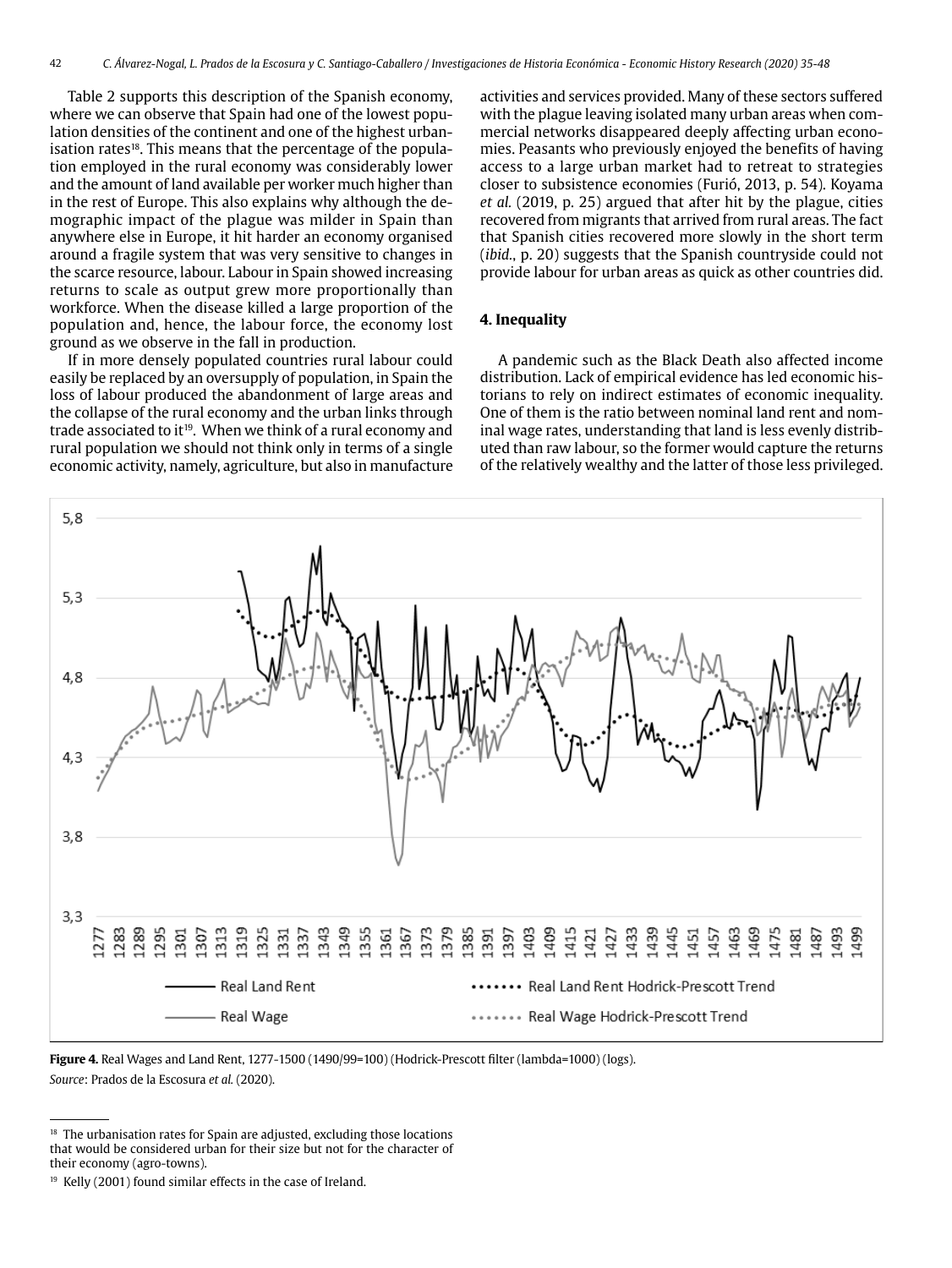

**Figure 4.** Nominal Williamson Index and Land Rent-Wage Ratio, 1277-1500 (1490/99=100) (Hodrick-Prescott filter (lambda=1000) (logs). *Source*: Prados de la Escosura *et al.* (2020).

A second option is the Williamson index, expressed as the ratio between nominal output per capita and nominal wage rates. The idea behind the index is that the numerator, output per head, captures the returns to all factors of production while the denominator represents the returns to labour. Assuming that the bottom part of the distribution obtains their incomes from wages, the Williamson Index (WI) compares the returns of the average to those of the bottom of the distribution. An increase in WI would mean that the returns obtained by the average increase relative to those at the bottom and, hence, that inequality rises $20$ .

Figure 4 shows the evolution of real land rents and real wage rates in Spain between 1277 and 1500. The plague produced a sharp decline of both series, although the decrease was more intense in the case of wages. The combination of both variables implies that inequality rose immediately after the outbreak, a situation that we can confirm in Figure 5 where we present the evolution of the land rent/real wages ratio and the Williamson index in nominal terms to avoid potential distortions introduced by different deflators. Furthermore, inequality also rose between landowners, as growing differences between larger and smaller peasants in the Crown of Aragon show (Furió, 2013, p. 44)

The years following the Black Death in Spain witnessed an increase in inequality, a finding at odds with the experience in other parts of Europe, where the effects of the Plague produced an intense reduction in economic inequality (Scheidel, 2017), although inequality fell sharply again in Spain between the late 1370s and the 1420s and remained at lower levels for the rest of the 15th century. In the case of Italy, Alfani (2015) found that in Piedmont, between 1300 and 1800, the Black Death was the only event that produced a decrease in inequality, a fall that also took place in Tuscany (Alfani and Ammannati, 2017). Similar trends were also observed in Northern Italy and Southern France. Societies became more egalitarian because real wages increased rapidly, a process that also reduced wealth inequality through a change in the relative prices between wages and capital. (Alfani and Murphy, 2017, p. 333-334).

Therefore, the evolution of wages seems to be a key factor behind the differences between Spain and Europe in the changes in economic inequality. Did they behave so differently in Spain immediately after the plague? Nominal wages did increase in Spain after the Black Death. In Murcia master bricklayers who earned eight maravedis in the 1390s, reached eighteen in the early fifteenth century. Wages for unskilled rural workers more than doubled in line with similar increases for other unskilled professions (Falcón Pérez, 1985; Menjot, 1993). Nominal wages also increased in Aragon before and after the arrival of the plague for men and women in almost every sector, for workers paid in cash but also to those paid in kind (Campo Gutiérrez, 2006, pp. 110-111). There were how-

<sup>&</sup>lt;sup>20</sup> The Williamson Index is therefore defined as  $WI = PIB/Wage$  and the Rent/Wage ratio as Rent/Wage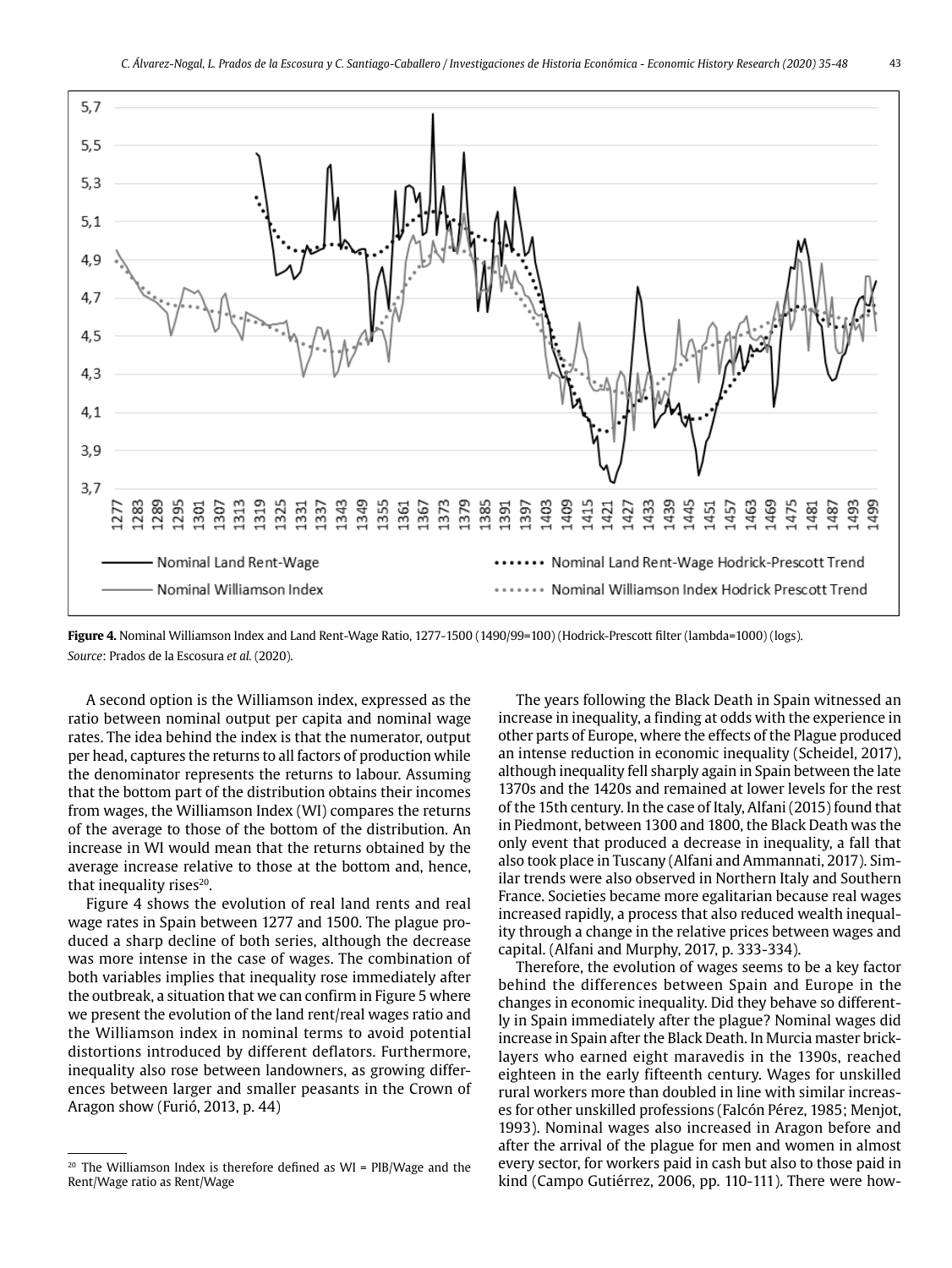ever some exceptions, like maids who suffered a deterioration in their wages in Zaragoza<sup>21</sup>. Contrary to what was observed in other regions like Tuscany, the length of their contracts increased from 1365 onwards, from around one year at the beginning of the fourteenth century to up to six years in the middle<sup>22</sup>. Therefore, in the short term the general trends shows that decrease of real wages that we observe was not consequence of decreasing nominal wages, but of a rapid increase in prices that did not fall in Spain as rapidly as they did in other parts of Europe. The rapid inflation was also fostered by the devaluations that took place during the fourteenth century (Furió, 2013, p. 48).

In Castile price levels multiplied by a factor of four or five between 1345 and 1390 (Ladero Quesada, 1981, p. 10)<sup>23</sup>. While during the first third of the fourteenth century one fanega of wheat cost around 5 maravedis, the price almost doubled at the end of the century (Valdeón Baruque, 1989, p. 232). political events influenced inflation, like the war between Castile and Aragon and the presence of a Castilian army in Murcia between 1364 and 1365. Rice, wheat and barley was diverted from the market to maintain the army producing price increases that doubled or trebled (Martínez Carrillo, 1985, pp. 85, 93). However, the plague itself also had an effect like the wave of 1379-80 that increased prices in the autumn of 1380 and spring of 1381 (*ibid.*, p. 111). Inflation was systematic during the whole reign of Juan I (1379-1390) and affected also to other staple products like meat (*ibid.*, p. 106).

Similar trends were observed in Aragon, where in the lands controlled by the knights Hospitaller of Saint John of Jerusalem the population fall produced social unrest and a sudden increase in prices (Luttrell, 1966, pp. 499, 507). In Catalonia Vilar suggested that the increase of prices was one of the few benefits that lords obtained at the time, an inflationary process also observed in detailed studies in around the Plana de Vich and in Mallorca<sup>24</sup>. Coastland economies did not escape from rising prices, and even fresh or salted fish in Valencia saw increases in 1350 (Rubio Vela, 1979, pp. 63-64). There are signs suggesting that real wages started to decline at the end of the fourteenth century before similar trends were found in Europe, a process that appeared before in Castile than in Aragon. The inflation that followed the Black Death quickly eroded the gains derived from increasing nominal wages (Furió, 2013, p. 42).

The European experience on prices was in general very different. The immediate effect of the plague in rural areas was the reduction in cultivated land (Vaca Lorenzo, 2001, p. 29). England, Norway and Sweden recorded the abandonment of farms and a reduction of rents and agrarian prices (Schreiner, 1948). Grain prices show an intense decrease up to 1460 that in cases like England or Belgium continued until 1500 and that was also affected a relatively high level of economic integration of the European market (Bois, 2001: Abel, 1973; Pamuk,

2007, p. 295). The decrease of grain prices is explained by an oversupply caused by the sudden demographic collapse and a relatively well integrated European grain market that by the end of the fourteenth century also reached large parts of Spain (Lamprecht, 1885-1886; Furió, 2013, p. 50). The changes in the velocity of money in circulation could have also played a role (Robinson, 1959).

Combined with falling prices, the scarcity of labour in Europe increased nominal wages and gave way to what has been defined by many researchers as the golden age of real wages (Bois, 2001, p. 98). Some authors argue that the main responsible of this new cycle was the arrival of the plague in 1347 (Voigtländer and Voth, 2013; Brown and Hopkins, 1981; Alfani, 2020). This process first started in the countryside and moved soon to the rest of the economy<sup>25</sup>. In the bishopric of Winchester wages in grain doubled between 1300 and 1379 (Vaca Lorenzo, 2001, p. 29). Braid (2009) on the other hand suggested that gains in real wages in England after the Black Death were, if any, very limited. Wages doubled in Paris between 1349 and 1370 and in Rouen a worker's salary paid in grain practically trebled between 1300 and 1450 (Bois, 1986). The trends were common in all of Europe and the Middle East where nominal wages rose coinciding with the demographic and monetary crises of the time (1348-1360, 1418-1422) (Bois, 2001; Pamuk, 2007, p. 297). Workers not only received more for their work, they also improved their working conditions with more freedom to choose and decide when to stop working (Dyer, 1991, p. 291). In this case it was the rich who lost more, not being able to take advantage of the favourable conditions of the market (Koenigsberger, 1991,p. 262).

Moving to the upper part of the income distribution, lords were affected by increasing expenditures, as the rise in nominal wages produced by the fall in population and by falling rents. This situation affected all the privileged classes including the nobility, church, monasteries and also the Crown. Rents fell by one third in the bishopric of Oviedo, and the monastery of Sahagún suffered even higher loses of around 50% between 1338 and 1358 (Vaca Lorenzo, 1983). Similar figures are in the payments that the Crown obtained from collectors. The response of the nobility was immediate, trying to control the loss of revenues that they obtained from rents, conditioning their support to Enrique II de Trastámara to the acquisition of privileges that compensated the decrease in revenues (Valdeón Baruque, 1966). The creation of the majorat and the prohibition of emphyteusis or the censo perpetuo are seen as examples of the royal response to those requests (Clavero, 1974). As in other regions of Europe, peasants paid most of the cost of this reaction, especially when the Crown allowed the direct control of substantial amounts of the territory by the nobility (Martín Cea, 1986). After the plague, seigniorial pressure on peasants grew in Castile and many lords claimed to abolish behetrías, namely, old municipalities of free peasants with the right to choose their lord (Ferrari Núñez, 1958; Martínez Díaz, 1981; Estepa Díez, 2003). This implied not only the loss of privileges and traditions that those areas previously enjoyed, but also the creation of new taxes and an important reduction of municipal independence that many localities had enjoyed

<sup>&</sup>lt;sup>21</sup> The length of contracts is an indicator of the bargaining power of the domestic servant to establish his remuneration.

 $22$  Campo Gutierrez (2006, p. 101) shows how contracts in Zaragoza increased during the fourteen century. In other aspects the contracts in Spain were similar to those in Europe (Iradiel, 1986, p. 251).

<sup>&</sup>lt;sup>23</sup> Sobrequés Callicó (1970, p. 86) argues in favour of an increase but does not provide numbers.

<sup>&</sup>lt;sup>24</sup> For Plana de Vich see Pladevall (1962), for Majorca Sobrequés Callicó (1970, p. 84).

<sup>&</sup>lt;sup>25</sup> Following the Malthusian theory, real wages decreased during the whole thirteenth century, but the trend changed in the mid fourteenth century. Research from Brown and Hopkins (1981).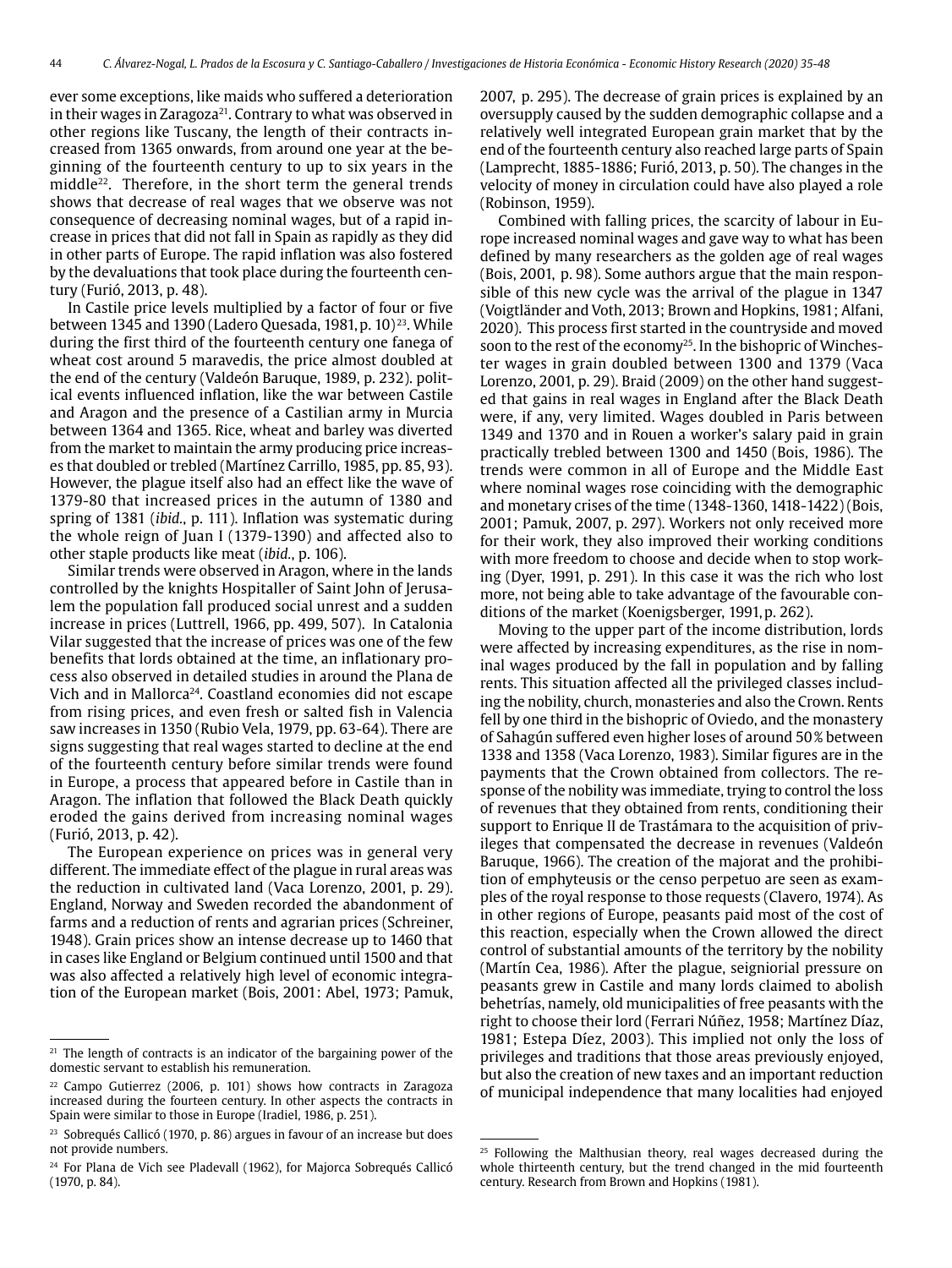from the Reconquista (Pretel Marín, 1982, p. 153). Therefore, in Castile higher taxes and less freedom was the price that the peasantry had to pay in order to compensate the losses of the privileged classes. We find similar movements in Aragon and Catalonia, where landlords preferred lowering their rents that in some cases halved (Luttrell, 1966, p. 503). The decrease also affected urban areas, where houses' rents fell. Taxes on the other hand did not decrease globally, because although some did other grew with few exceptions like those collected in customs (Kuchle, 1969, p. 68).

The privileged classes also worked hard to reduce the rising costs derived from increasing nominal wages. To limit salaries in Castile, Pedro I accepted to top up wages paid to rural workers in 1351, but the law failed and many lords decided to abandon the cultivation of their lands (Sanz Fuentes, 1987, p. 1565; Vaca Lorenzo, 2001, p. 45). A similar process of reducing the extension of cultivated land happened in Orense as a consequence of higher rural wages (Duro Peña, pp. 68-69). Similar laws were created in other regions of Spain like Aragon, Navarre, Valencia or Toro<sup>26</sup>. In Aragon the king kept control of the wages paid to those occupying a public office (Kuchler, 1969, p. 67). Few of these were successful and in cases like Zaragoza they were abolished two years later after damaging the guilds (Sobrequés Callicó, 1970, p. 73). There were also interventions in Europe to moderate the increase of wages including efforts to top up salaries (Cohn, 2007). England and France introduced legislation that forced people to work and controlled their wages, although their effects were also limited (Bois, 2001, p. 96).

Therefore, the reaction of the rich and powerful in Spain was not as successful as expected, and it was far softer than in other areas like Eastern Europe. The low population density and high levels of competition between lords explain why in the Spanish case they limited the intensity of their response to avoid losing vassals. An example is the reduction in taxes for the organisation of fairs during the fifteenth century, where different lords competed against each other as the fairs of Medina del Campo, Villalón and Medina de Rioseco show in the centre of Castile. The role of the main cities, those with delegates in the Cortes, was also relevant to limit the reaction of the nobility. Urbanisation levels in Castile were traditionally high and therefore their power was key to counterbalance the interests of the lords. They had their own laws, levied their own taxes, and had the support of the monarchy. Their presence in the Cortes gave them the visibility and influence to antagonise the actions of the privileged classes.

To sum up, the milder demographic consequences of the Black Death in Spain meant that nominal wages increased less rapidly than they did it in other parts of Europe, where the behaviour of prices also allowed larger gains in real terms for the lowest social classes, explaining the sharp reduction in inequality that did not take place in Spain immediately after the Plague. At the same time, although the attempts by the landowners to sustain rents generally failed, they did not decrease as much as real wages did. The consequence was a growing gap between proprietors' and labour gains that explains the rise in inequality that we observe in the case of Spain.

#### **5. Long term consequences**

The direct effects of the Black Death in Spain established the foundations for its growth during the following centuries. The short term consequences of the plague were negative, with the destruction of a fragile organisation based in a frontier economy. However, in the long run the demographic recovery that followed reinforced the system with increasing trade, urbanisation and a more intense specialisation in high value added production.

The general view of the Black Death primarily affecting urban economies has been recently disputed<sup>27</sup>. While contemporary advice counselled escaping when the plague arrived, where to go was not such an easy decision. Short-term food shortages were harder in cities, but long term coverage from hunger was probably better found in urban centres that offered public goods, security and protection (Laredo Quesada, 1981, p. 4). The growing number of depopulated rural areas supports the idea of increasing migration from the countryside to the cities (Valdeón Baruque, 1972a, p. 88). Koyama *et al.* (2019, p. 29) support this idea and explain how most of the recovery of urban population came from rural migration. We have several examples of cities that were able to resist and even increased their populations after the pandemic. In Burgos there were no signs of population decline during the outbreak (Casado Alonso, 2009). Valencia raised its population even after the waves that followed the plague of 1348 (Rubio Vela, 1987, p. 109). A similar situation took place in Jaen, and in cities like Córdoba the number of rented houses increased because new neighbours occupied the places of those who passed away (Rodríguez Molina, 1975, p. 31). The higher mortality in rural areas of Majorca compared to the city can only be explained by a transfer of population from the countryside (Santamaría Arández, 1969, p. 120). In Vic there was an intense movement of people from the surrounding areas to the city thanks to the fiscal advantages that its authorities granted to the migrants, and for the security that it offered (Pladevall, 1962; Cuvillier, 1969). Other parts of Iberia showed similar trends like Portugal, where the Black Death marked the beginning of a growing urban economy (de Oliveira Ramos, 1963, pp. 220-229).

Therefore, the high levels of urbanisation that Spain presented did not suffer much (Mitre Fernández and Granda Gallego, 1982, p. 832, and Table 2). Aragon and Catalonia were less urbanised than Castile, partly consequence of the way the Reconquista was carried out (Zulaica Palacios, 1995, p. 132). From the mid eleventh century up to the battle of Las Navas de Tolosa an urban network is created in Castile, followed by a second wave that lasts until the arrival of the Black Death (Ladero Quesada, 1986, p. 573).

The reinforcement of the urban economy in Spain was also possible thanks to a deeper specialisation in the countryside, recovering many of the economic strategies that the disease had stopped or destroyed right after 1348. The rural world reorganised its production, and in those areas where land was abundant relative to labour the production was reoriented

<sup>26</sup> Navarre Monteano (2001, p. 117), for Valencia Rubio Vela (1979, p. 62), for Toro Martín Cea (1986, p. 131).

 $27$  There are no reasons to believe that it affected more to those regions more populated or differences between rural and urban areas (Monteano, 2001, p. 107). Romano and Tenenti (1977, p. 6) follow the same argument. For Cordoba see Collantes de Terán Sánchez (1980, p. 78).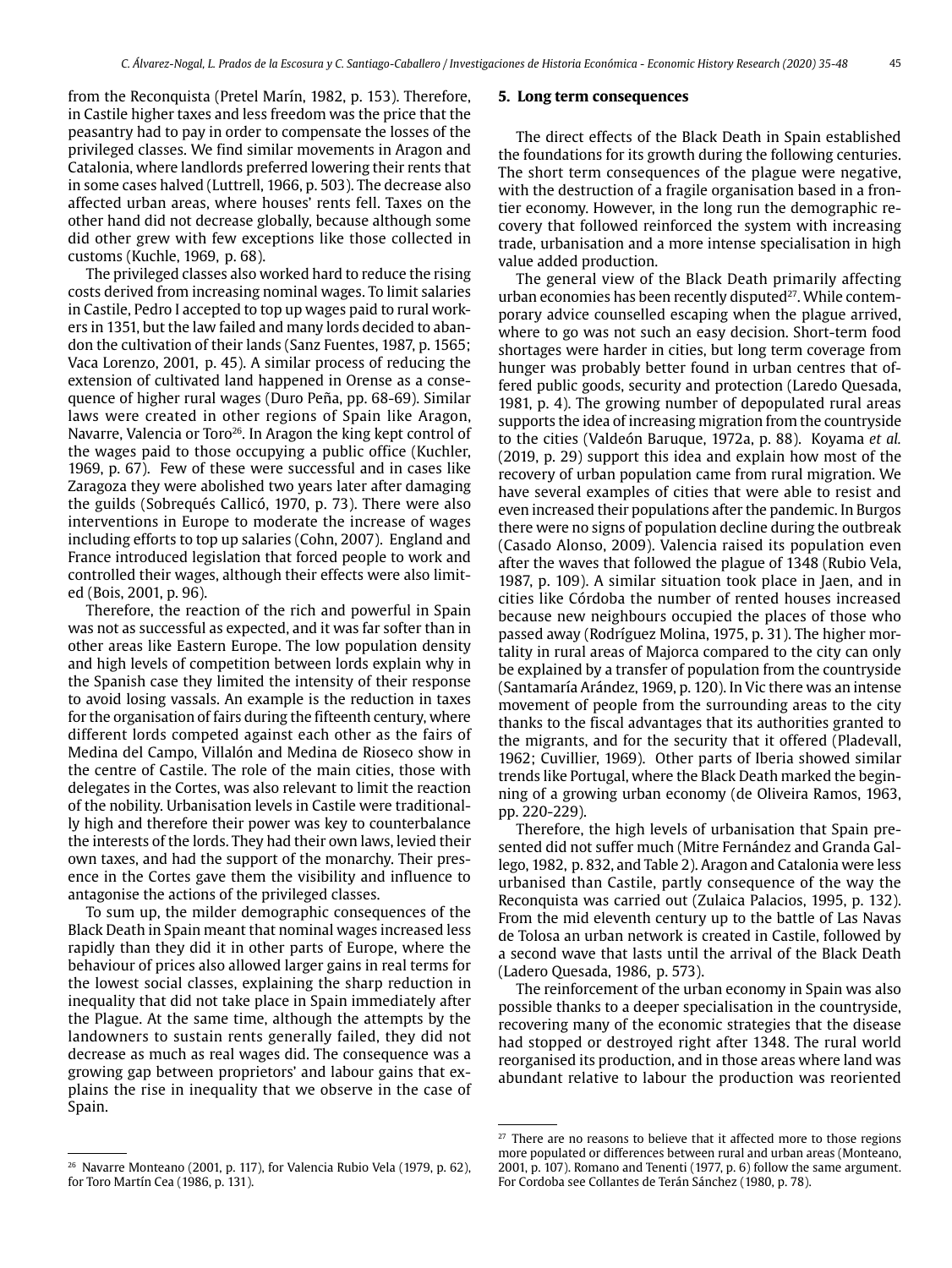towards a pastoral economy (Borrero Fernández, 2007, p. 53). In this process, the frontier economy based on wool production intensified following the depopulation of the countryside and the reduction of arable lands not needed to feed a smaller population. Peasants also benefited from an increasing demand from artisans and workers in the growing urban economies (Furió, 2013, p. 54). Cheaper land attracted urban investors but also the high nobility, ecclesiastical lords and powerful monasteries. Regions like Murcia where the plague hit harder lived a more profound transformation including new legislation protecting cattle breeders. From the mid fifteenth century, the recovery of the Castilian countryside was generalised (Oliva Herrer, 2007, p. 297). Although the process also took place in Aragon, it was not as intense as in Castile28. The former was encouraged by the demand from northern Italy, while the later benefited from the diversion of Flanders demand from England (Ibarra Téllez, 2007, p. 133). Castilian merchants from Burgos expanded their networks through France, England and the Low Countries. Using Bilbao as their main port for exports, after 1390 they established commercial colonies from Lisbon to Antwerp. Burgos became the main insurance centre in the Iberian Peninsula and capital profits were invested heavily in the Castilian countryside and wool production (Casado Alonso, 1987). The growth in internal trade and the rapid development of the commercial networks reduced transaction costs and favoured regional specialisation in a process similar to the one described by Epstein (1994).

The international demand of high-priced merino wool increased productivity in the rural economy. At the same time trade networks connecting the countryside with the cities and these with the international markets expanded, reaching a more favourable position in Castile (Igual Luis, 2007, p. 210-  $212)$ <sup>29</sup>. The development was not circumscribed only to the production of raw wool, and the production of mulberry trees and hemp whose production was closely tied to the manufacturing sector also increased (Furió, 2013, p. 54). Spillovers also appeared in the tertiary sector related to trade and in the secondary sector with the rise of the textile industry. Therefore, if the short term effects of the Black Death in Spain were negative, by the 1470s the economy was already recovering. In the long term the most important effect of the plague was the reinforcement of an economic model based on an efficient and complex rural sector, not just on peasants living at subsistence levels struggling with low productivity crops.

#### **6. Conclusion**

The arrival of the Black Death to Europe produced the worst demographic crisis in recorded human history. However, within the European context not all the countries suffered its effects in the same way. The Spanish case became an exception to the European rule, with a relatively mild population loss but an intense decrease in incomes per head. Also contrary to the

experience in Europe, inequality in Spain increased after the Plague and the differences between labour and capital gains grew in the years that followed the outbreak, when real wages decreased more rapidly than did land rents.

As consequence of the impact of the plague, Spain fell behind the most dynamic economies in Europe for a century, but was able to reorganise its economy and catch up again from the mid fifteenth to the late sixteenth century (Prados de la Escosura and Rodríguez-Caballero, 2020). Therefore, although we observe a period of divergence with northern Europe immediately after the plague, the Spanish economy was able to recover quickly in a process of catching up that lasted until the beginning of the seventeenth century. It was only then when we observe Spain falling behind the main economies of the continent (Prados de la Escosura *et al.*, 2020). In the long term, the Black Death reinforced a system of frontier economy based in the production of high value agrarian products, where the rural sector was well connected to a vibrant urban economy, and from it to the rest of Europe. Far from falling behind, the growth that Spain experienced in the following century would led her to a privileged position at the Age of the Discoveries.

#### **Acknowledgments**

We would like to thank the editors, three anonymous referees for their comments and suggestions, and the invaluable advice of Vicente Pérez Moreda. Prados de la Escosura acknowledges research support from Fundación Rafael del Pino.

#### **Bibliography**

- Abel, W., 1967. Spopolamento dei villaggi e caduta dei prezzi in Europa nel basso Medioevo. In Romani, R. (ed.). I prezzi in Europa dal XIII secolo a oggi. Einaudi, Torino.
- Abel, W., 1973. Crises agraires en Europe (XIIIe- XXe). Flammarion, Paris.
- Alfani, G., 2015. Economic Inequality in Northwestern Italy. Journal of Economic History, 75 (4), 1058-1096.
- Alfani, G., 2020. Pandemics and asymmetric shocks (No. 478). Competitive Advantage in the Global Economy (CAGE).
- Alfani, G. and Ammannati, F., 2017. Long-term trends in economic inequality. Economic History Review, 70 (4), 1072-1102.
- Alfani, G. and Murphy, T., 2017. Plague and lethal epidemics in the Pre-Industrial World. Journal of Economic History, 77 (1), 314-343.
- Alfani, G. and O'Gráda, C., 2018. The timing and causes of famines in Europe. Nature Sustainability, 1 (6), 283-288.
- Álvarez Nogal, C. and Prados de la Escosura, L., 2013. The rise and fall of Spain (1270-1850). Economic History Review, 66 (1), 1-37.
- Amasuno Sárraga, M. V., 1994. Cronología de la peste en la corona de Castilla durante la segunda mitad del siglo xiv. Studia Historica. Historia Medieval, 12, 25-52.
- Amasuno, M. V., 1996. La peste en la Corona de Castilla durante la segunda mitad del siglo xiv (No. 12). Junta de Castilla y León, Consejería de Educación y Cultura, Salamanca.
- Arrizabalaga, J., 1991. La peste negra de 1348. Dynamis, 11, 73-118.
- Berthe, M., 1984. Famines et épidémies dans les campaganes navarraises à la fin du Moyen Age, Paris.
- Biraben, J. N., 1976. Les hommes et la peste en France et dans les pays européens et méditerranéens, Mouton & Co., Paris-La Haya.
- Blockmans, W. and Dubois, H., 1997. Le temps des crises (XTVe et XVe siècles). In: Bardet, J.P. and Dupâquier, J. (eds.). Histoire des populations de l'Europe. Vol. I. Fayard, Paris, pp. 185-217.
- Bois, G., 1986. La crisi del feudalisme a Europa a la fi de l´Edat Mitjana, Societat Catalana de d'Estudis Històrics, Barcelona.
- Bois, G., 2001. La gran depresión medieval: siglos xiv-xv. Publicacions de la Universitat de València, Valencia.
- Borrero Fernández, M., 2007. El mundo rural y la crisis del siglo xiv. Edad Media, 8, 37-58.

<sup>28</sup> Koyama *et al.* (2019, p. 25) suggest that the fact that cities recovered population faster than the use of land imply that peasants in rural areas after the Black Death could have been substituted by livestock.

<sup>&</sup>lt;sup>29</sup> We should also consider that the process was not symmetrical, and that regions like Catalonia lost access to international markets, partially consequence of the increasing competition from other regions of Spain like Castile (Feliú, 2004).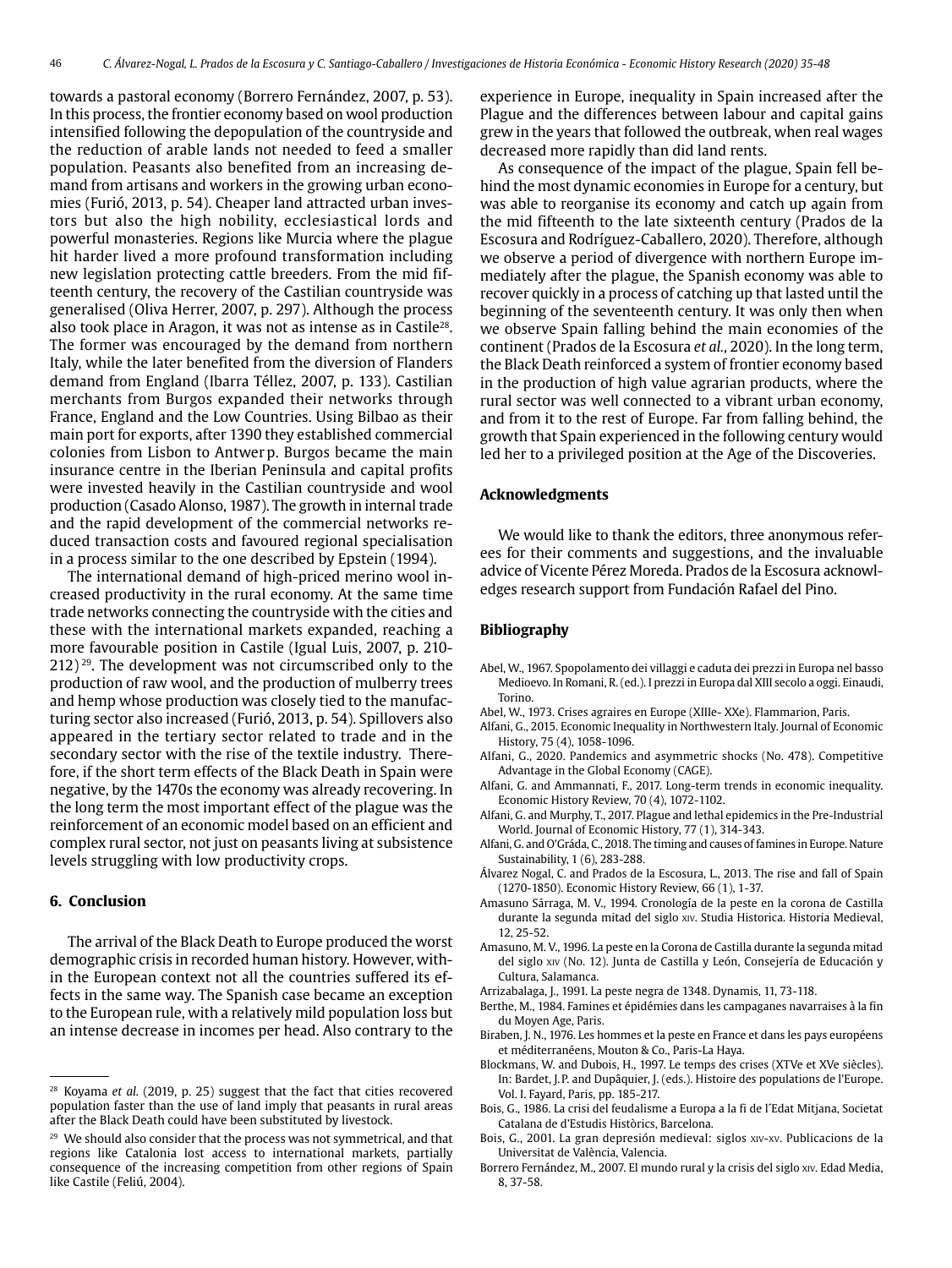Bourin, M., Carocci, S., Menant, F., and Figueras, L. T., 2011. Les campagnes de la Méditerranée occidentale autour de 1300. Annales. Histoire, Sciences Sociales, 66 (3), 663-704.

- Braid, R., 2009. Economic Behaviour, Markets, and Crisis. In: Economic and Biological Interactions in Pre-Industrial Europe from the  $13<sup>th</sup>$  to the  $18<sup>th</sup>$ Centuries, Proceedings of the XLI Settimana di Studi, Prato: Istituto Internazionale di Storia Economica F. Datini
- Broadberry, S. N., Campbell, B. M. S., Klein, A., Overton, M. and Van Leeuwen, B., 2015. British economic growth, 1270-1870. Cambridge University Press, Cambridge.
- Brown, H. P. and Hopkins, S. V., 2013. A perspective of wages and prices (Routledge Revivals). Routledge, London.
- Cabrillana, N., 1968. La crisis del siglo xiv en Castilla. Hispania, 109, 245-258.
- Cabrillana, N., 1972. Los despoblados en Castilla la Vieja. Hispània, 120, 31.
- Campbell, B. M. S., 2016. The great transition. Climate, disease, and society in the late medieval world. Cambridge University Press, Cambridge.
- Campo Gutiérrez, A. D., 2006. Mozos y mozas sirvientes en la Zaragoza de la segunda mitad del siglo xiv. Aragón en la Edad Media, 19, 97-112.
- Carpentier, E., 1962. Autour de la Peste Noire: Famines et épidémies dans l´histoire du XIVe siècle. Annales E.S.C. 17, 1062-1092.
- Casado Alonso, H., 1987. Señores, mercaderes y campesinos. Junta de Castilla y León, León.
- Casado Alonso, H., 2009. ¿Existió la crisis del siglo xiv? Consideraciones a partir de los datos de la contabilidad de la catedral de Burgos. In: Val Valdivieso, M. I. del and Martínez Sopena, P. (eds.). Castilla y el mundo feudal: homenaje al profesor Julio Valdeón, vol. 3, pp. 9-25.
- Castán Lanaspa, G., 2020. La construcción de la idea de la peste negra (1348- 1350) como catástrofe demográfica en la historiografía española. Ediciones Universidad de Salamanca, Salamanca.
- Castán Lanaspa, G. and Dueñas Carazo, S., 2006. Revisión de la incidencia de la peste negra (1348) en Navarra a través de un modelo matemático de población. Studia Histórica. Historia Medieval, 23, 275-314.
- Clavero, B., 1974. Mayorazgo, propiedad feudal en Castilla (1369-1836). Siglo XXI, Madrid.
- Cohn, S., 2007. After the Black Death. The Economic History Review, 60 (3), 457- 485.
- Collantes de Terán Sánchez, A., 1980. Los efectivos humanos. In: Historia de Andalucía. Tomo III. Andalucía del Medievo a la Modernidad (1350-1504). Barcelona, pp. 75-98.
- Cuvillier, J. P., 1969. La population catalane au XIVe siècle. Melanges de la Casa de Velázquez, 5, 159-187.
- De Oliveira Ramos, L. A., 1963. Consequencias económicas da Peste Negra en Para o estudo da peste negra em Portugal. Actas do Congresso, Braga, pp. 220-229.
- De Pleijt, A. M., and van Zanden, J. L., 2016. Accounting for the "Little Divergence". European Review of Economic History, 20 (4), 387-409.
- Doñate Sebastiá, J. M., 1969. Datos negativos, referidos a la Plana de Castellón, en relación con la peste negra de 1348. In: La corona de Aragón en el siglo xiv, pp. 27-44.
- Duro Peña, E., 1972. El monasterio de San Pedro de Rocas y su colección documental. Instituto de Estudios Orensanos Padre Feijóo, Orense.
- Dyer, C., 1991. Niveles de vida en la Baja Edad Media. Crítica, Barcelona.
- Epstein, S. R., 1994. Regional fairs, institutional innovation, and economic growth in late medieval Europe 1. The Economic History Review, 47 (3), 459-482.
- Escalona, R. and Pérez, J., 1782. Historia del Real Monasterio de Sahagún: sacada de la que dexó escrita el padre maestro fr. Joseph Perez. Madrid.
- Estepa Díez, C., 2003. Las behetrías castellanas. Junta de Castilla y León, Valladolid.
- Falcón Pérez, M. I., 1985. La construction a Saragosse a la fin du Moyen Age. Cahiers de la Méditerranèe, 31, 73-93.
- Feliu, G., 2004. La crisis catalana de la Baja Edad Media. Hispania, 64 (217), 435- 466.
- Ferrari Núñez, A., 1958. Castilla dividida en dominios según el Libro de las Behetrías. RAH, Madrid.
- Février, P. A., 1966. Villages désertés et histoire économique. XIe-X VII Ie siècle. SEVPEN, Paris.
- Furió, A., 2013. La primera gran depresión europea (siglos xiv-xv). In: Llopis, E. and Maluquer de Motes, J. (eds.). España en crisis. Las grandes depresiones económicas, 1348-2012. Pasado y Presente, Barcelona, pp. 17-58.
- García Sanz, A., 1981. Coyuntura agraria depresiva. In: García Sanz, A., Martín, J. L., Pascual. J. A. and Pérez Moreda, V. (eds.). Propiedades del cabildo segoviano, sistemas de cultivo y modos de explotación de la tierra a fines del siglo xIII. Ediciones Universidad de Salamanca, Salamanca, pp. 87-95.
- Gautier Dalché, J., 1962. La peste noire dans les etats de la couronne d´Aragon. Bulletin Hispanique, 64, 65-80.
- Guilleré, C., 1984. La Peste Noire à Gérone (1348). Annales del Instituto de Estudios Gerundenses, 27, 87-161.

Heers, J., 1976. Occidente durante los siglos xiv y xv. Aspectos económicos y sociales. Labor, Barcelona.

47

- Hilton, R. H., 1980. Una crisi del feudalisme. L'Avenç, 33, 31-40.
- Ibarra Téllez, D., 2007. La peste negra en Aragón a través de diversa documentación de Cancillería. Anales: Anuario del centro de la UNED de Calatayud, 15 (2), 125-136.
- Igual Luis, D., 2007. ¿Crisis? ¿Qué crisis? El comercio internacional en los reinos hispánicos de la Baja Edad Media. Edad Media: Revista de Historia, 8, 203- 223.
- Iradiel, P., 1986. Familia y función económica de la mujer en actividades no agrarias. In: La condición de la mujer en la edad media: actas del coloquio celebrado en la Casa de Velázquez, del 5 al 7 de noviembre de 1984, pp. 223- 260.
- Iradiel, P., Moreta, S. and Sarasa, E., 1989. Historia medieval de la España cristiana. Cátedra, Madrid.
- Koyama, M., Jedwab, R. and Johnson, N. D., 2019. Pandemics, places, and populations. CEPR Discussion Papers, DP13523.
- Kelly, M., 2001. A History of the Black Death in Ireland. Tempus, London.
- Koenigsberger, H. G., 1991. La Edad Media (400-1500). Crítica, Barcelona.
- Krantz, O., 2017. Swedish GDP 1300-1560: A tentative estimate. Lund Papers in Economic History, 152.
- Kuchler, W., 1969. La influencia de la peste negra sobre la Hacienda Real. In: Actas del VIII Congreso de Historia de la Corona de Aragón, vol. 1. Valencia, pp. 65-70.
- Ladero Quesada, M. A., 1986. Corona y ciudades en la Castilla del siglo xv. En la España Medieval, 5, 551-574.
- Ladero Quesada, M. A., 1981. Población, economía y sociedad. Historia General de España y América, 5, 3-105.
- Lamprecht, K., 1885-1886. Deutsches Wirtschaftsleben im Mittelalter. Leipzig.
- Larenaudie, M. J., 1952. Les famines en Languedoc aux XIVe et XVe siècles. Annales du Midi, 64, 37-38.
- López Alonso, C., 1978. Conflictividad social y pobreza en la Edad Media según las actas de las cortes castellano-leonesas. Hispania, 38, 475-568.
- López de Meneses, A., 1959. Una consecuencia de la peste negra en Cataluña. Sefarad, 19 (1), 321-364.
- Luttrell, A., 1966. Los hospitalarios en Aragón y la peste negra. Anuario de Estudios Medievales. 3, 499-514.
- MacKay, A., 1977. Spain in the Middle Ages. From frontier to empire, 1000-1500. Palgrave Macmillan, London.
- Malanima, P., 2009. Pre-Modern European economy. One thousand years (10th-19th Centuries). Brill, Leiden.
- Malanima, P., 2011. The long decline of a leading economy. European Review of Economic History, 15 (1), 169-219.
- Martín Cea, J. C., 1986. El campesinado castellano de la Cuenca del Duero (s. xiiixv). Junta de Castilla y Leon, Valladolid.
- Martínez Carrillo, M. D. L. L., 1985. Manueles y Fajardos. La crisis bajomedieval en Murcia. Madrid.
- Martínez Díaz, G., 1981. Libro becerro de las behetrías. Estudio y texto crítico. Centro de Estudios e Investigación San Isidoro, León.
- Menjot, D., 1993. La main-d'œuvre des travaux publics en Castille méridionale au Bas Moyen Âge, l'exemple de Murcie. Razo, 14, 67-84.
- Mitre Fernández, E. and Granda Gallego, C., 1985. La participación ciudadana en las Cortes de Madrid de 1391. En la España Medieval, 7, 831-850.
- Mollat, M., Wolff, P. and Funes, S., 1976. Uñas azules, Jacques y Ciompi. Las revoluciones populares en Europa en los siglos xiv y xv. Siglo XXI, Madrid.
- Monteano, P. J., 2001. La peste negra en Navarra. Príncipe de Viana, 62 (222), 87-120.
- Oliva Herrer, H. R., 2007. El mundo rural en la Corona de Castilla en la Baja Edad Media. Edad Media: Revista de Historia, 8, 295-328.
- Pamuk, S., 2007. The Black Death and the origins of the "Great Divergence" across Europe, 1300-1600. European Review of Economic History, 11, 289-317.
- Pérez Moreda, V., 1980. Las crisis de mortalidad en la España interior (siglos xvixix). Siglo XXI, Madrid.
- Pérez Moreda, V., 1988. La población española. In: Artola, M. (ed.). Enciclopedia de Historia de España, vol. I: Economía. Sociedad, Madrid, pp. 345-431.
- Pérez Moreda, V., 2002. La población española en tiempos de Isabel I de Castilla. In: Valdeón Baruque, J. (ed.). Sociedad y Economía en tiempos de Isabel la Católica. Valladolid: Instituto Universitario de Historia Simancas-Ámbito Ediciones, pp. 13-38.
- Perroy, E., 1949. A l´origine d´une Économie contractée: les crises du XIVe siècle. Annales E.S.C., 4, 167-182.
- Pretel Marín, A., 1982. Don Juan Manuel, señor de la llanura. Instituto de Estudios Albacetenses, Albacete.
- Pladevall, A., 1962. La disminució de poblament a la Plana de Vich a mitjans del segle xiv. VI Asamblea d´Estudis Comarcals, Vich, pp. 23-35.